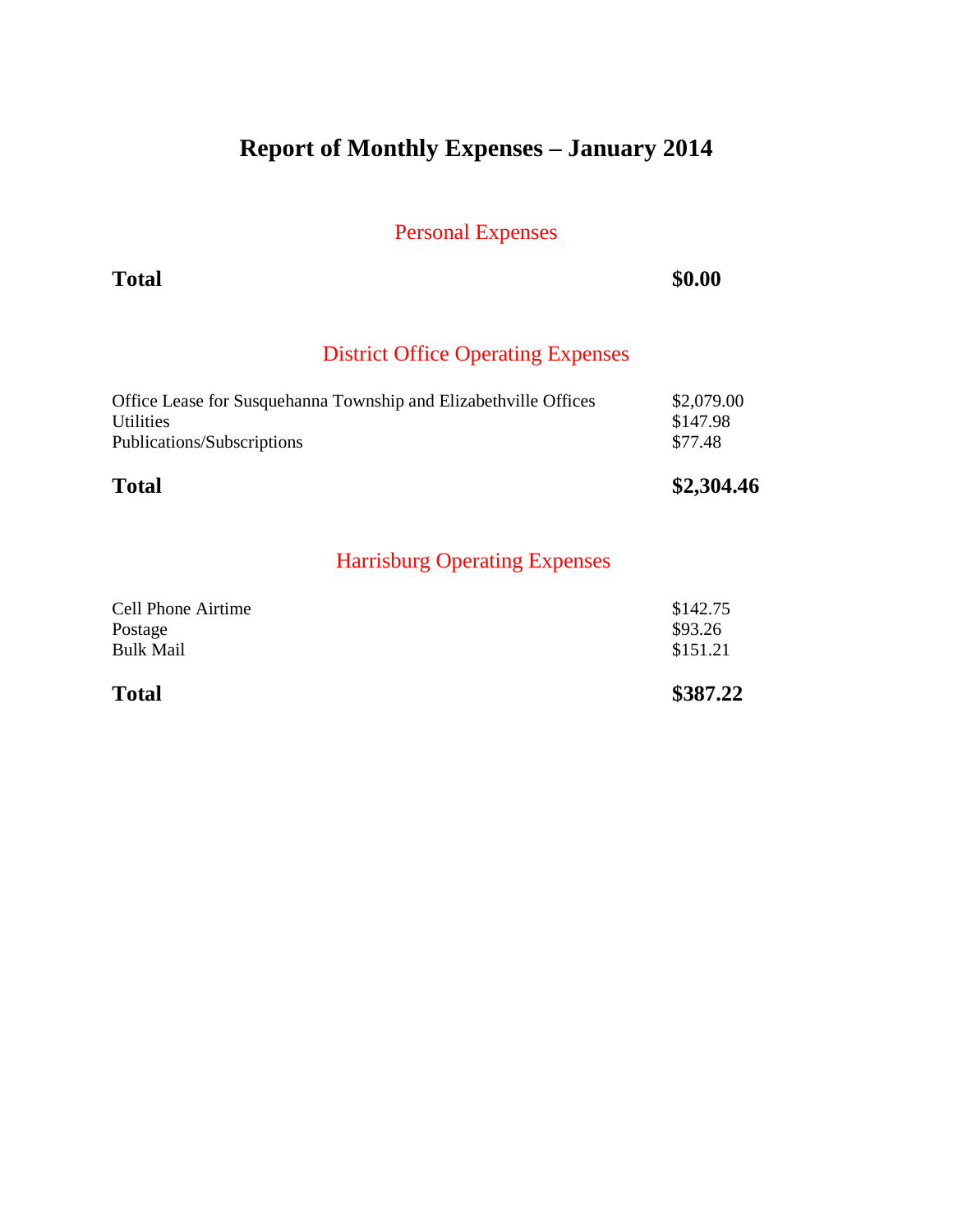# **Report of Monthly Expenses – February 2014**

Personal Expenses

**Total \$ 0.00**

## District Office Operating Expenses

| <b>Total</b>                                               | \$2,397.16        |  |
|------------------------------------------------------------|-------------------|--|
| Office supplies (includes water cooler supplies)           | 32.64<br>-S       |  |
| Janitorial services                                        | 60.00<br><b>S</b> |  |
| <b>Utilities</b>                                           | 61.52<br>-S       |  |
| Leases for Susquehanna Township and Elizabethville offices | \$2,243.00        |  |

| \$292.27 |
|----------|
| \$149.06 |
| \$5.38   |
| \$137.83 |
|          |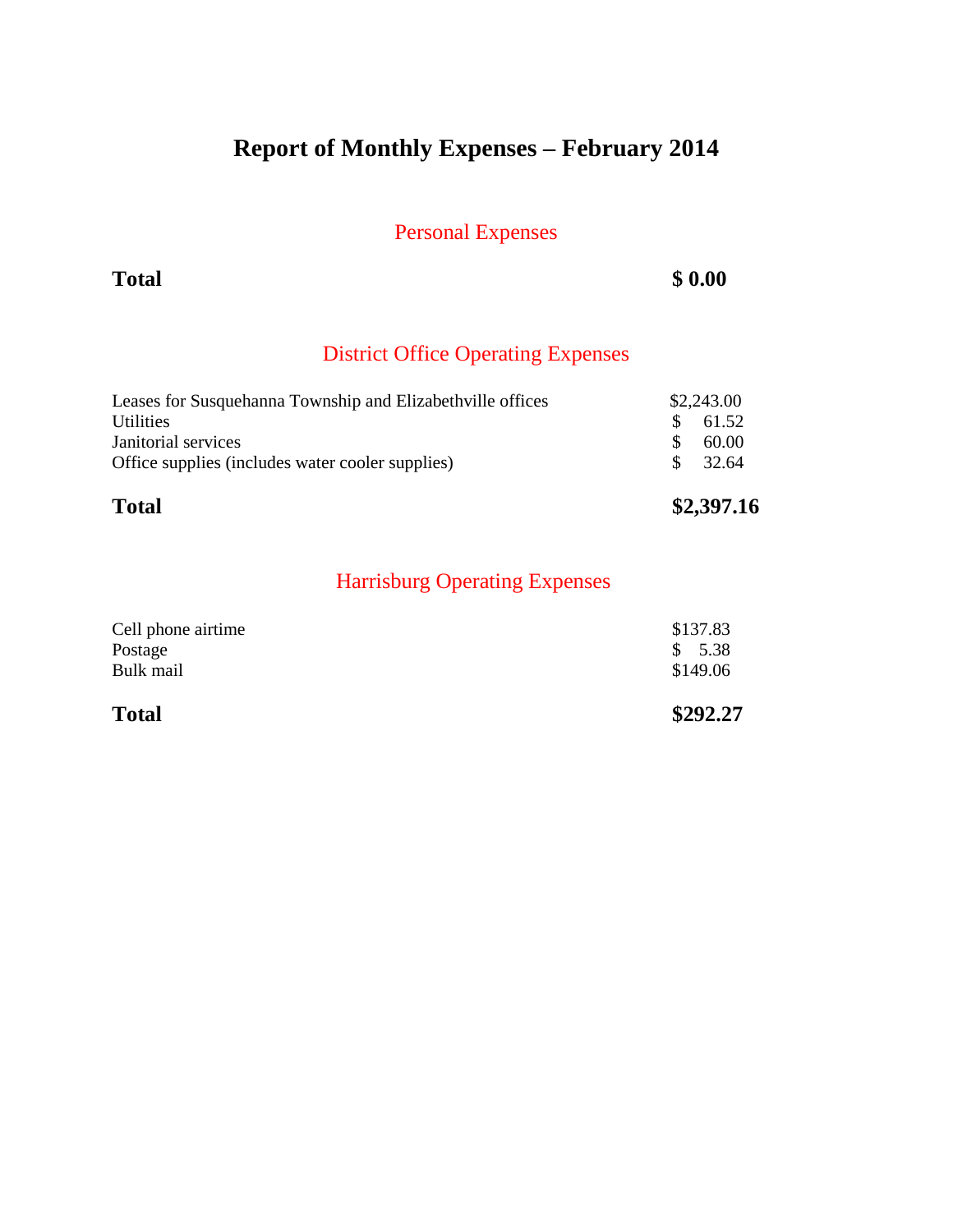# **Report of Monthly Expenses – March 2014**

### Personal Expenses

| <b>Total</b>                        | \$214.32 |
|-------------------------------------|----------|
| (Manufacturing Caucus trip)         |          |
| Food                                | \$19.83  |
| Parking and tolls                   | \$24.25  |
| To and from area outside Harrisburg | \$170.24 |
| Reimbursement for personal mileage: |          |

## District Office Operating Expenses

| <b>Total</b>                                               | \$2,576.41 |  |
|------------------------------------------------------------|------------|--|
| Staff mileage                                              | 28.84      |  |
| Office supplies (includes water cooler supplies)           | \$152.34   |  |
| Janitorial services                                        | 60.00      |  |
| <b>Utilities</b>                                           | \$215.23   |  |
| Leases for Susquehanna Township and Elizabethville offices | \$2,120.00 |  |

| <b>Total</b>       | \$660.54 |
|--------------------|----------|
| Bulk mail          | \$502.67 |
| Postage            | \$20.06  |
| Cell phone airtime | \$137.81 |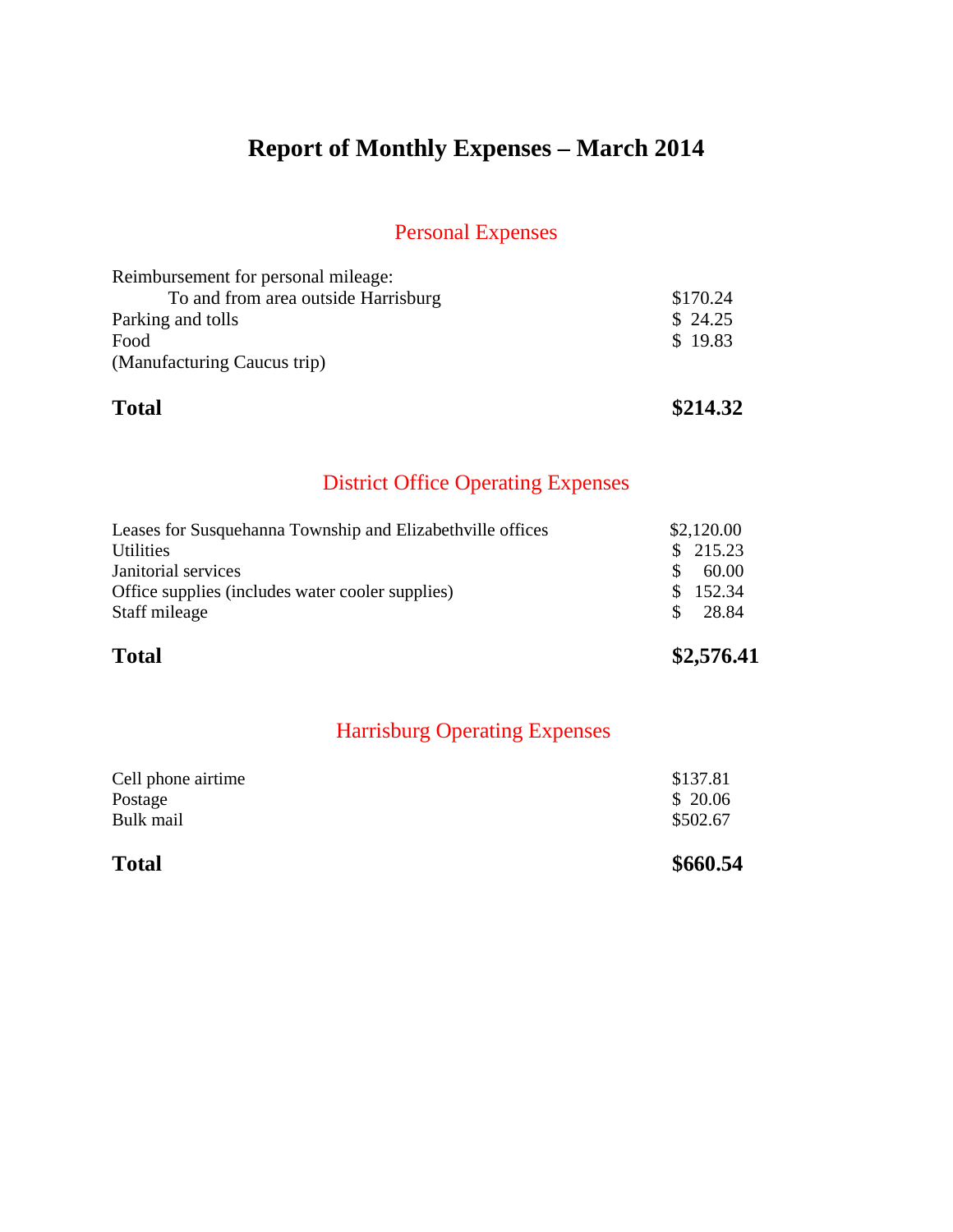# **Report of Monthly Expenses – April 2014**

### Personal Expenses

### **Total \$ 0.00**

## District Office Operating Expenses

|     | \$2,120.00 |
|-----|------------|
|     | 64.84      |
|     | 60.00      |
|     | 103.53     |
| SS. | 104.94     |
| S.  | 250.00     |
| SS. | 645.69     |
|     |            |

## **Total \$3,349.00**

| <b>Total</b>       | \$4,972.40  |
|--------------------|-------------|
| Bulk mail          | \$4,829.41  |
| Postage            | 5.18<br>SS. |
| Cell phone airtime | \$137.81    |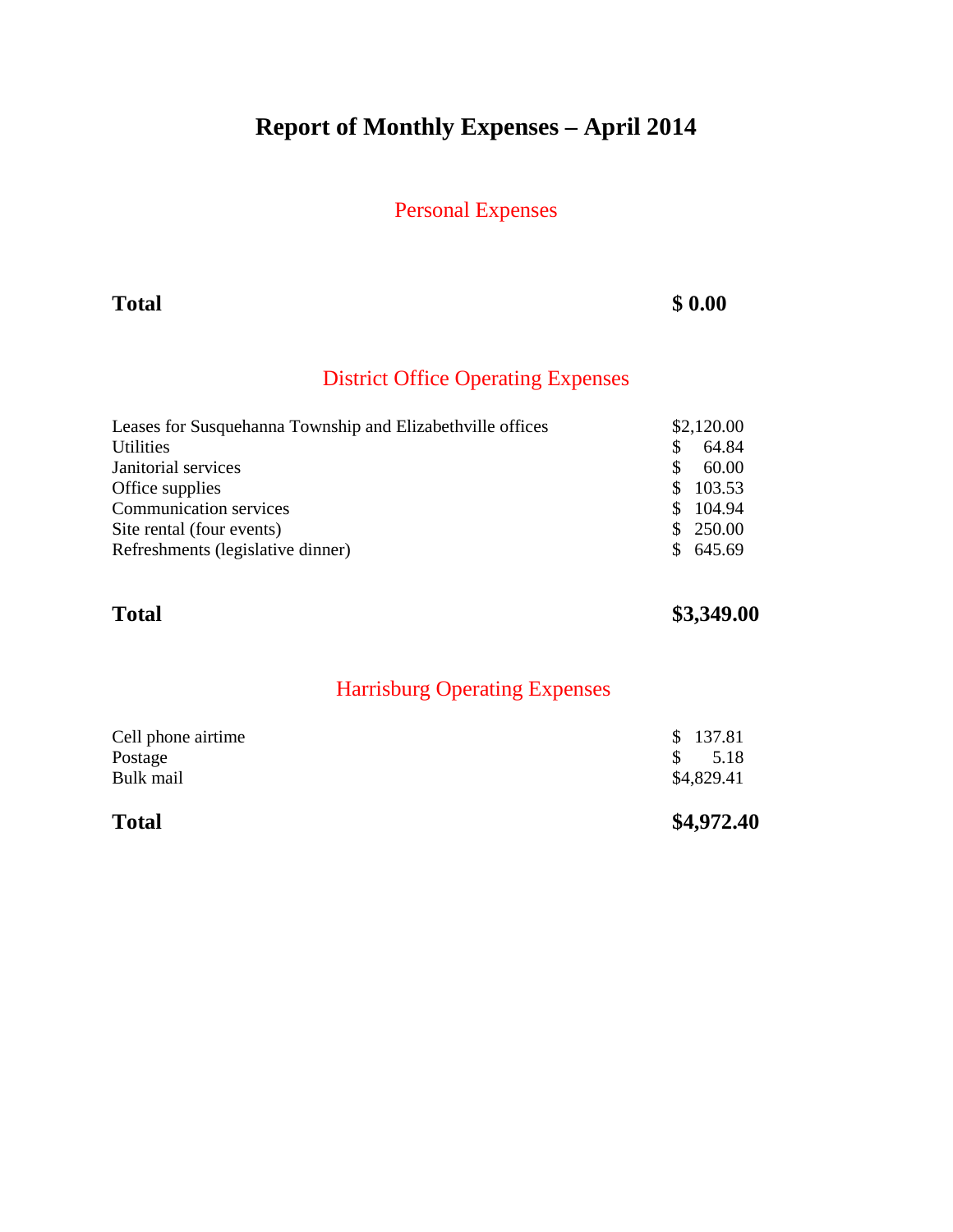# **Report of Monthly Expenses – May 2014**

Personal Expenses

**Total \$ 0.00**

## District Office Operating Expenses

| <b>Total</b>                                               | \$2,867.43    |  |
|------------------------------------------------------------|---------------|--|
| Staff mileage                                              | 40.82<br>\$.  |  |
| Refreshments (Medicare seminar)                            | 103.22<br>\$. |  |
| Other services (shredding event)                           | 500.00<br>\$. |  |
| Office supplies                                            | 7.94          |  |
| <b>Utilities</b>                                           | 95.45<br>S    |  |
| Leases for Susquehanna Township and Elizabethville offices | \$2,120.00    |  |

| Postage      | \$19.86  |
|--------------|----------|
| <b>Total</b> | \$157.69 |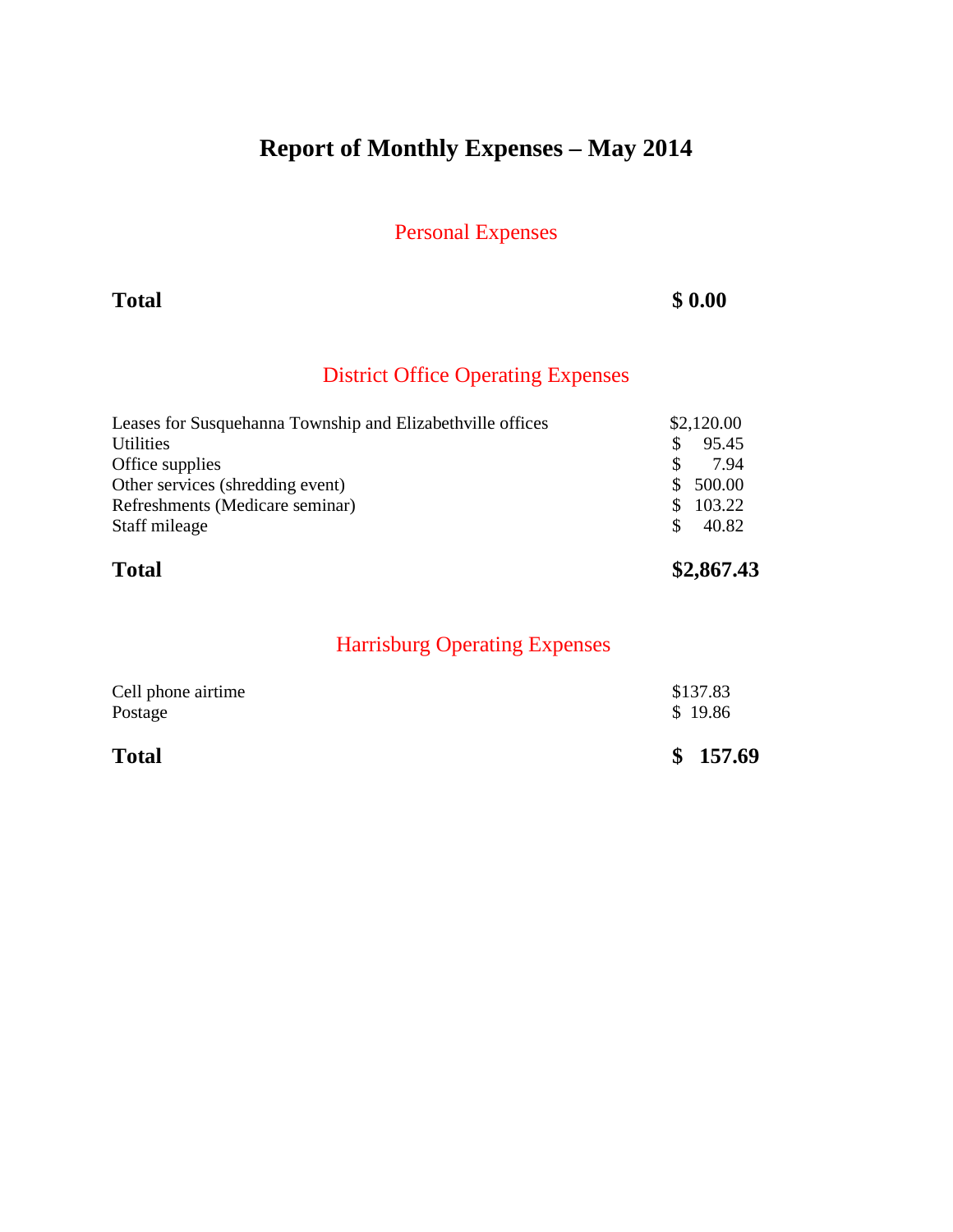# **Report of Monthly Expenses – June 2014**

## Personal Expenses

| Reimbursement for personal mileage: |          |
|-------------------------------------|----------|
| To and from district events         | \$259.28 |

### **Total \$259.28**

### District Office Operating Expenses

| Leases for Susquehanna Township and Elizabethville offices |          | \$2,120.00 |
|------------------------------------------------------------|----------|------------|
| <b>Communication services</b>                              | S        | 95.45      |
| Utilities                                                  | <b>S</b> | 64.04      |
| Office supplies (including water cooler supplies)          | <b>S</b> | 10.60      |
| Staff mileage                                              | S.       | 177.27     |
| Site rental (veterans' event)                              | S.       | 300.00     |
| Plaques (veterans' pins)                                   |          | \$287.50   |
| Refreshments (veterans's event & legislative dinner)       |          | \$2,415.53 |

**Total \$5,470.39**

| <b>Total</b>       | \$739.36 |
|--------------------|----------|
| Flags              | \$25.22  |
| Bulk mail          | \$525.33 |
| Postage            | \$50.98  |
| Cell phone airtime | \$137.83 |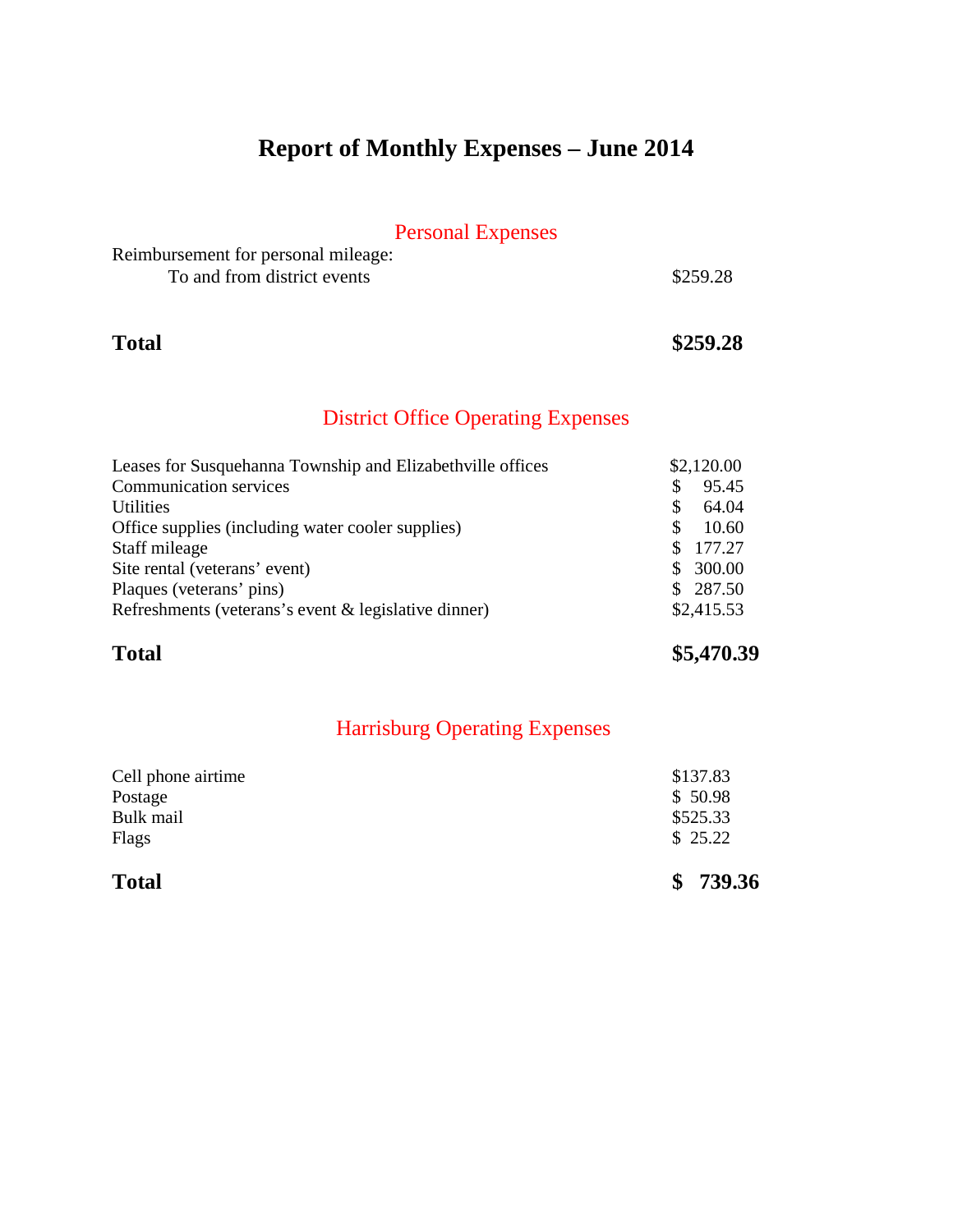# **Report of Monthly Expenses – July 2014**

## Personal Expenses

| Reimbursement for personal mileage: |          |
|-------------------------------------|----------|
| To and from district events         | \$155.68 |

### **Total \$155.68**

## District Office Operating Expenses

| <b>Total</b>                                               | \$2,690.70   |
|------------------------------------------------------------|--------------|
| Publications                                               | 51.00<br>SS. |
| Office supplies (including water cooler supplies)          | 32.71        |
| <b>Utilities</b>                                           | \$289.80     |
| <b>Communication services</b>                              | \$197.26     |
| Leases for Susquehanna Township and Elizabethville offices | \$2,120.00   |

| \$838.58 |
|----------|
| \$682.24 |
| \$13.51  |
| \$142.83 |
|          |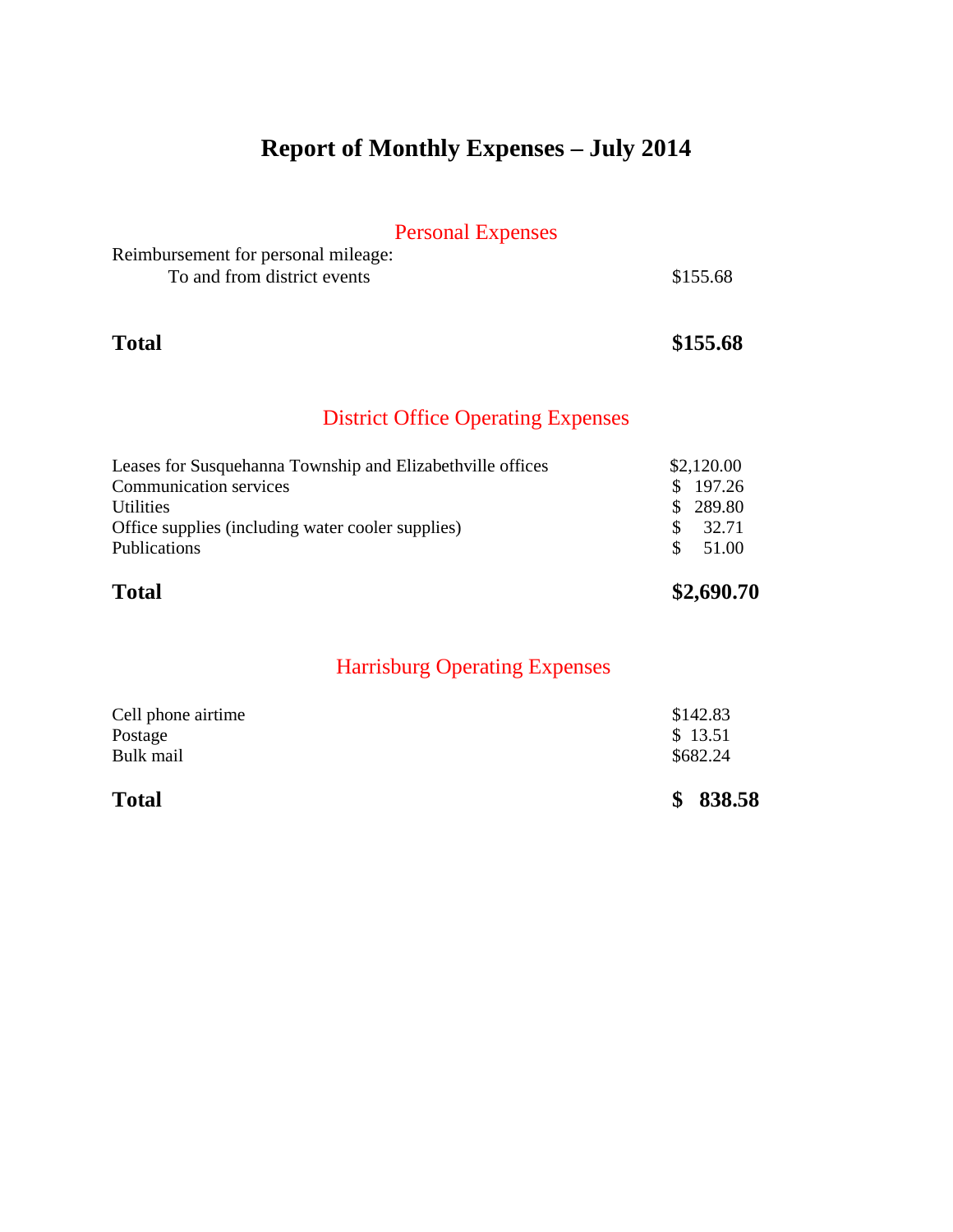# **Report of Monthly Expenses – August 2014**

## Personal Expenses

| Reimbursement for personal mileage: |         |
|-------------------------------------|---------|
| To and from district events         | \$39.20 |

# **Total \$ 39.20**

## District Office Operating Expenses

| Leases for Susquehanna Township and Elizabethville offices |          | \$2,120.00 |
|------------------------------------------------------------|----------|------------|
| <b>Utilities</b>                                           | \$.      | 178.60     |
| Office supplies                                            | <b>S</b> | 56.05      |
| Staff mileage                                              | -S       | 41.93      |
| Condolences, congratulations, etc.                         | <b>S</b> | 40.01      |
| Site rental (Northern Dauphin Fall Festival)               | <b>S</b> | 25.00      |
| Food (legislative dinner)                                  | SS.      | 506.79     |
|                                                            |          |            |

**Total \$2,968.38** 

| <b>Total</b>       | \$2,635.50 |
|--------------------|------------|
| Bulk mail          | \$2,497.70 |
| Cell phone airtime | \$137.80   |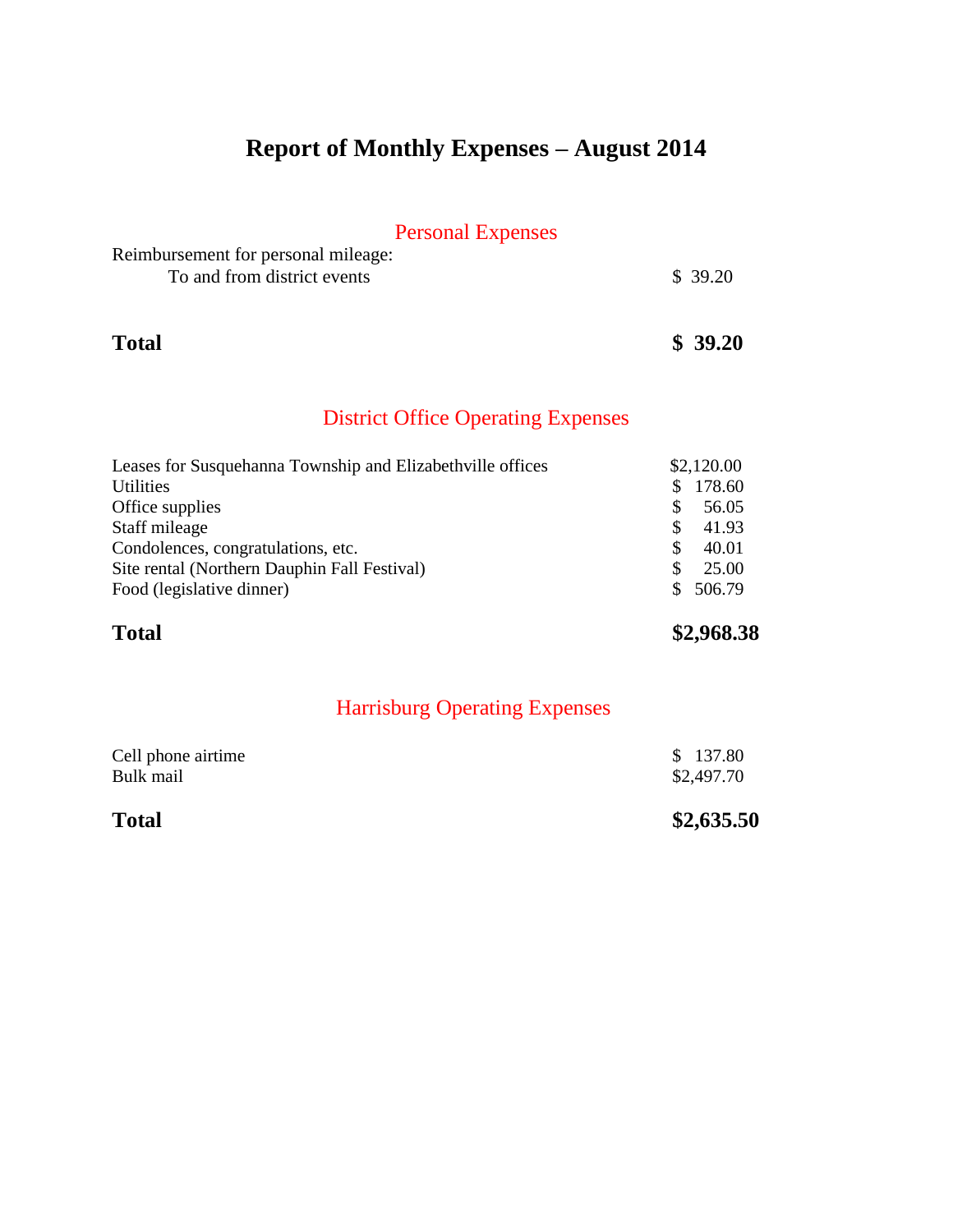# **Report of Monthly Expenses – September 2014**

## Personal Expenses

| Reimbursement for personal mileage: |         |
|-------------------------------------|---------|
| To and from district events         | \$20.16 |

### **Total \$ 20.16**

## District Office Operating Expenses

| Leases for Susquehanna Township and Elizabethville offices |    | \$2,120.00 |
|------------------------------------------------------------|----|------------|
| <b>Communications services</b>                             | \$ | 98.63      |
| Janitorial services                                        | S  | 60.00      |
| <b>Utilities</b>                                           | \$ | 144.53     |
| Office supplies (including water cooler supplies)          |    | 112.94     |
| Staff mileage                                              | S  | 126.00     |
| Site rental (Halifax Heritage Days Festival)               | S. | 25.00      |
| Food (legislative dinner)                                  | S. | 737.50     |
| Advertisements (senior expo)                               | S. | 344.40     |
| Refreshments (senior expo)                                 | S. | 328.80     |

## **Total \$4,097.80**

| \$1,469.54 |
|------------|
| \$35.98    |
| \$1,153.02 |
| \$280.54   |
|            |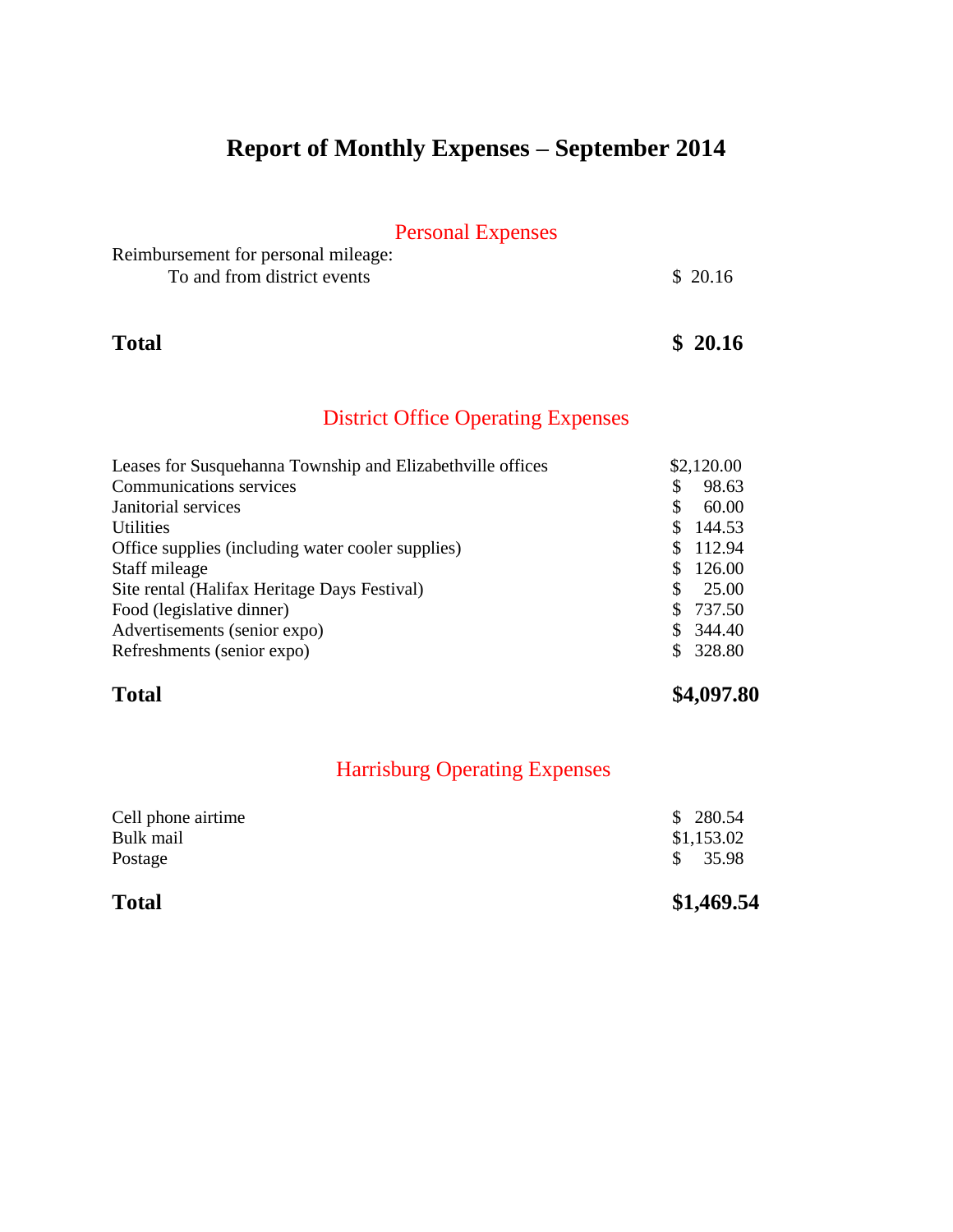# **Report of Monthly Expenses – October 2014**

## Personal Expenses

| Reimbursement for personal mileage: |         |
|-------------------------------------|---------|
| To and from district events         | \$53.20 |

## **Total \$ 53.20**

## District Office Operating Expenses

| \$2,120.00<br>Leases for Susquehanna Township and Elizabethville offices |            |
|--------------------------------------------------------------------------|------------|
| <b>Communications services</b><br>S                                      | 98.63      |
| Senior expo shuttle driver<br>S                                          | 100.00     |
| Rental of two hand trucks<br>S                                           | 63.58      |
| <b>Utilities</b><br>S                                                    | 72.62      |
| Office supplies (including water cooler supplies)<br>\$.                 | 81.83      |
| Staff mileage<br>£.                                                      | 43.23      |
| Refreshments (senior expo and legislative breakfast)                     | \$1,211.29 |

**Total \$3,791.18**

| Postage      | \$179.33 |
|--------------|----------|
| <b>Total</b> | \$179.33 |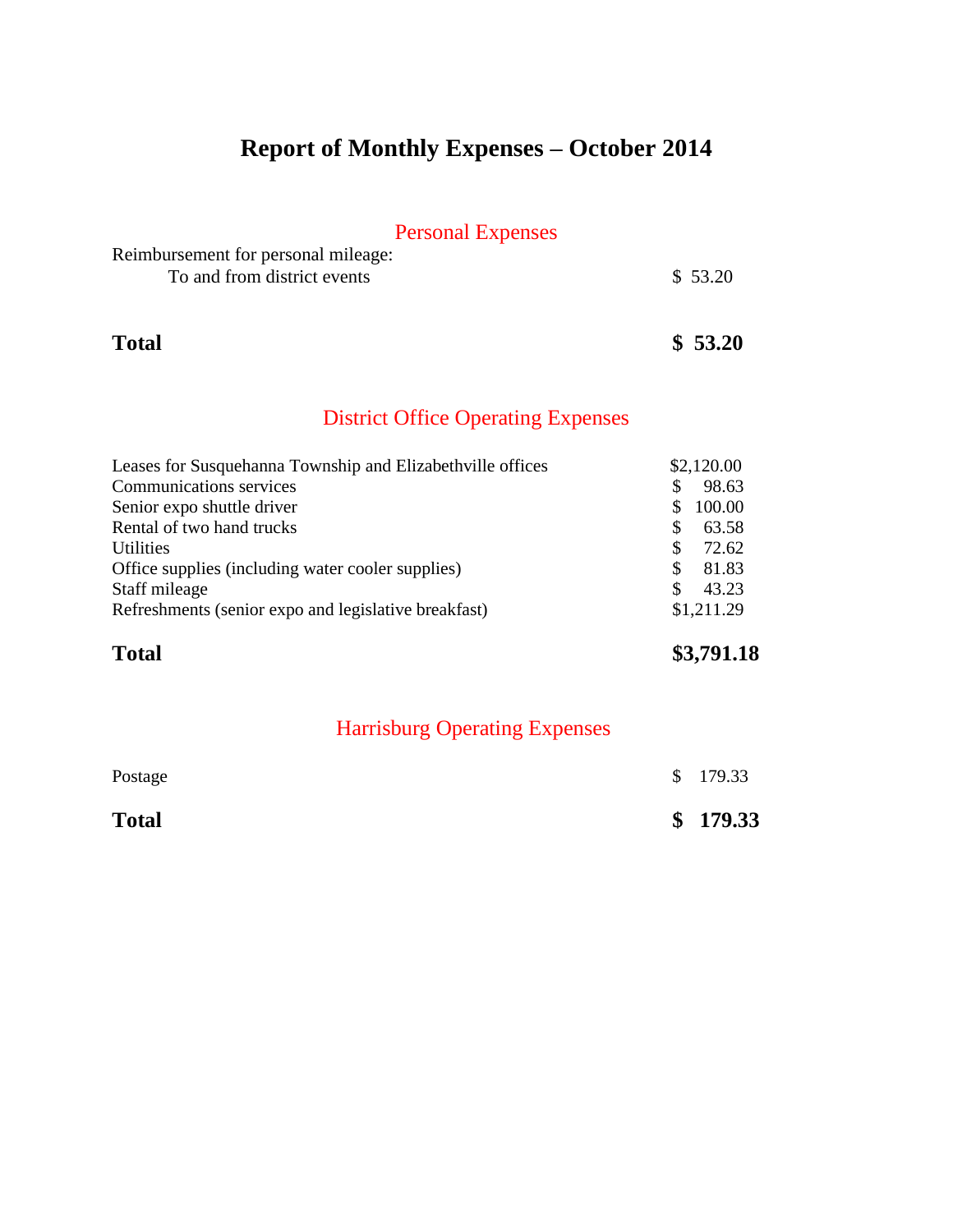# **Report of Monthly Expenses – November 2014**

## Personal Expenses

| Reimbursement for personal mileage: |         |
|-------------------------------------|---------|
| To and from district events         | \$00.00 |

### **Total \$ 00.00**

## District Office Operating Expenses

| <b>Total</b>                                               | \$2,730.31             |
|------------------------------------------------------------|------------------------|
| Office utilities                                           | 62.13<br>$\mathcal{S}$ |
| Office supplies (including water cooler supplies)          | \$376.93               |
| <b>Utilities</b>                                           | 72.62                  |
| <b>Communications services</b>                             | 98.63                  |
| Leases for Susquehanna Township and Elizabethville offices | \$2,120.00             |

| <b>Total</b>       | \$2,061.86 |
|--------------------|------------|
| Cell phone airtime | \$ 137.78  |
| Postage            | \$1,727.69 |
| <b>Bulk Mail</b>   | \$196.38   |